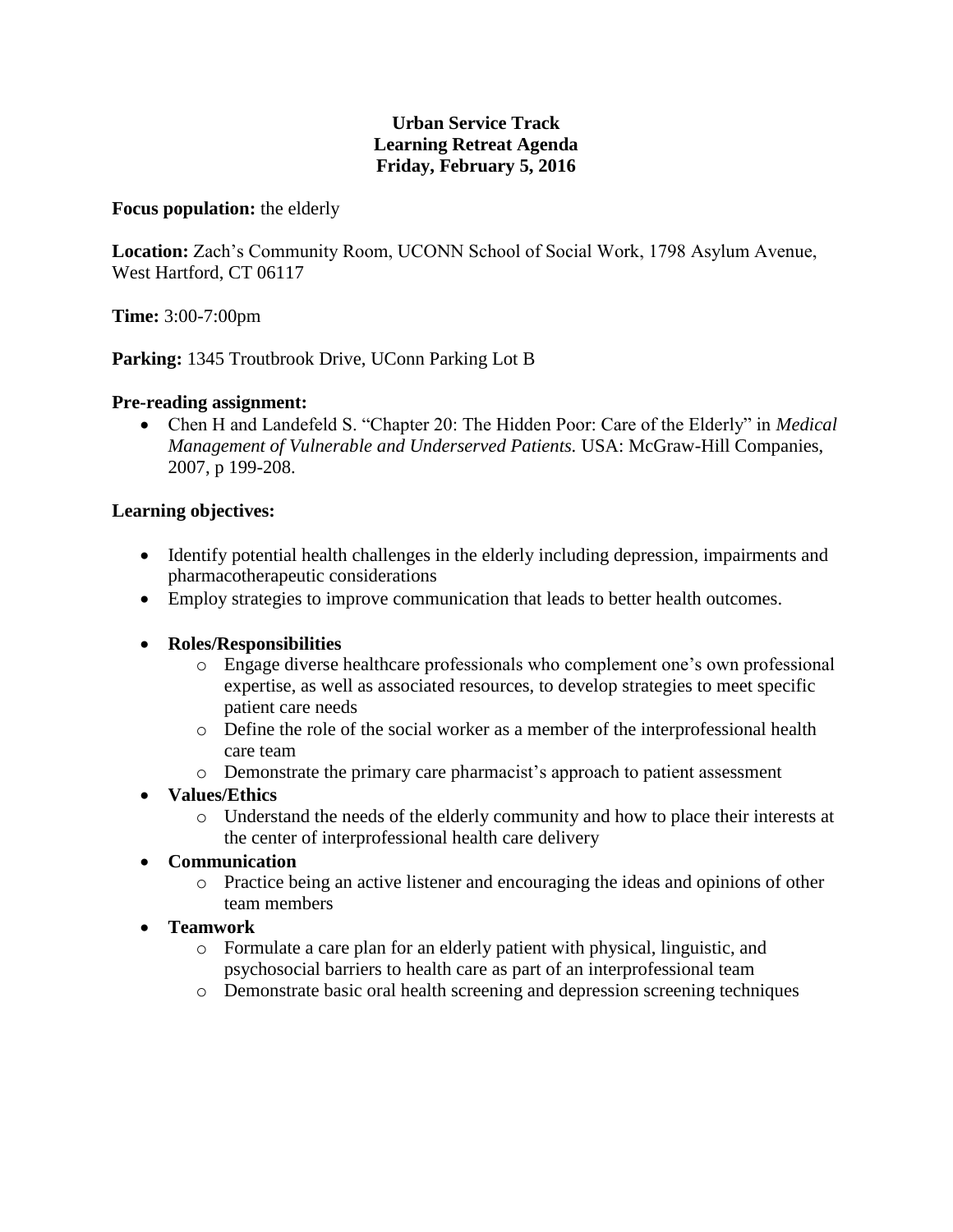# **Agenda: (**time set to change**)**

| <b>Topic:</b>                                                                                          | <b>Speaker:</b>           | <b>Time</b>      |
|--------------------------------------------------------------------------------------------------------|---------------------------|------------------|
| Welcome/Introduction Dr. Nina Rovinelli Heller, Dean &<br>Zachs Professor, UConn School of Social Work | Petra Clark-Dufner, MA    | $3:00-3:05$ pm   |
| Introduction of the learning retreat                                                                   |                           | $3:05-3:30$ pm   |
| Defining the "wave" of the aging population and<br>$\bullet$                                           | Millicent Malcom, DPN,    |                  |
| what that means in terms of health care                                                                | <b>APRN</b>               |                  |
| Social workers as health care team partners<br>$\bullet$                                               | Edna Comer, PhD, MSW      |                  |
|                                                                                                        | Shanthi Rao, MSW          |                  |
| Introduction of case of an elderly patient and role-playing                                            | Devra Dang, PharmD        | $3:35-4:00$ pm   |
| $\frac{1}{2}$ Groups                                                                                   |                           |                  |
| Clinical Skills/Immersion (Room $202 - 2nd$ Floor)                                                     | Ruth Goldblatt, DMD       | $4:05-4:35$ pm   |
| Sensory impairment issues of older adults and                                                          | Cindy Lord, PA-C          |                  |
| immersion experience                                                                                   |                           |                  |
| Clinical Skills: (Zachs Room)                                                                          |                           |                  |
| Depression screening, focusing on the elderly and<br>$\bullet$                                         | Kenia Mansilla, MD        |                  |
| those from other cultures                                                                              | Shamsul Arif, PharmD      |                  |
| Administering the PHQ-9 and Geriatric Depression<br>$\bullet$                                          |                           |                  |
| Scale                                                                                                  |                           |                  |
| Brief overview of antidepressant medication considerations                                             |                           |                  |
| in the elderly                                                                                         |                           |                  |
| Flip Flop 1/2 Groups                                                                                   |                           | 4:40-5:10pm      |
| <b>Case Revisited</b>                                                                                  | Devra Dang, PharmD & Ruth | 5:15-5:35pm      |
| Group discussion with faculty facilitators                                                             | Goldblatt, DMD            |                  |
| <b>Case Revisited</b>                                                                                  | <b>UST Scholars</b>       | 5:35-6:00pm      |
| Presentation of assessment & plan by each group<br>$\bullet$                                           |                           |                  |
| Wrap-up                                                                                                | Kim Tschetter, PA-C       | 6:05-6:15pm      |
| <b>Excellence Awards</b>                                                                               | Shamsul Arif, PharmD      |                  |
| Upcoming community outreach events<br>$\bullet$                                                        |                           |                  |
| Student evaluations                                                                                    |                           |                  |
| Dinner and networking                                                                                  | <b>ALL</b>                | $6:15 - 7:00$ pm |

# **Upcoming Activities/Service Opportunities: see attached schedule**

# **Community and clinical resources relevant to care of elderly populations:**

CT senior centers:<http://www.chcact.org/resources/ctseniorcentersbytown.pdf>

Listed by town, includes name/address, director's name, phone number, and email

Transportation

- Dial-A-Ride: free transportation in specially-equipped vans for elderly over 60 and disabled persons who can't access public transportation; transportation provided for medical purposes, food/nutrition purposes, senior center activities, religious activities, and personal trips
	- o Greater Hartford Dial-A-Ride: 860-724-5340